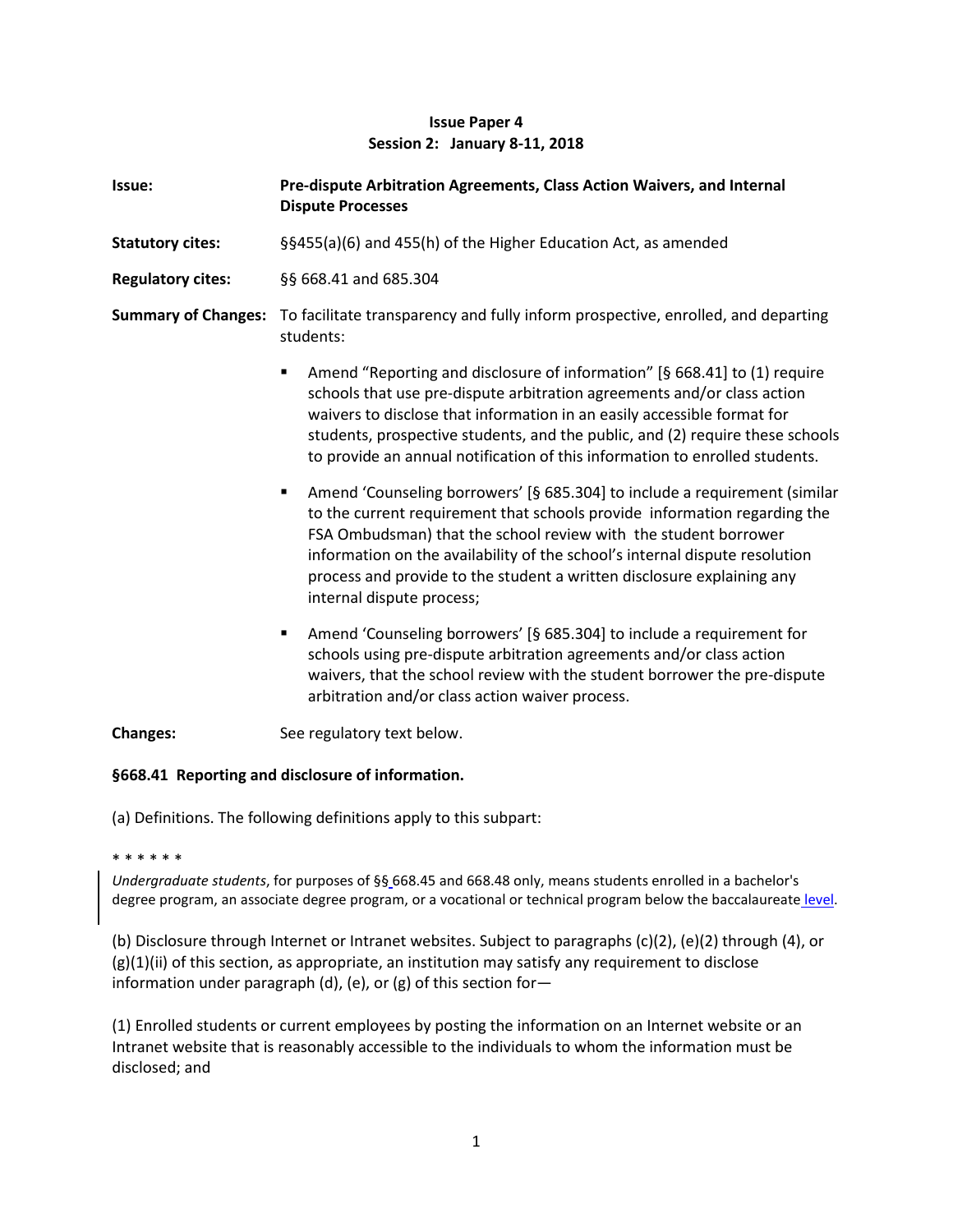(2) Prospective students or prospective employees by posting the information on an Internet website.

(c) Notice to enrolled students. (1) An institution annually must distribute to all enrolled students a notice of the availability of the information required to be disclosed pursuant to paragraphs (d), (e), and (g), and (h) of this section, and pursuant to 34 CFR 99.7 (§ 99.7 sets forth the notification requirements of the Family Educational Rights and Privacy Act of 1974). The notice must list and briefly describe the information and tell the student how to obtain the information.

(2) An institution that discloses information to enrolled students as required under paragraph (d), (e), or  $(g)$ , or (h) of this section by posting the information on an Internet website or an Intranet website must include in the notice described in paragraph  $(c)(1)$  of this section-

(i) The exact electronic address at which the information is posted; and

(ii) A statement that the institution will provide a paper copy of the information on request.

(d) General disclosures for enrolled or prospective students. An institution must make available to any enrolled student or prospective student through appropriate publications, mailings or electronic media, information concerning—

(1) Financial assistance available to students enrolled in the institution (pursuant to §668.42).

(2) The institution (pursuant to §668.43).

### \* \* \* \* \* \*

(h) *Enrolled students, prospective students, and the public—disclosure of an institution's use of predispute arbitration agreements and/or class action waivers for students receiving Title IV Federal student aid*. (1) An institution of higher education must make available to enrolled students, prospective students, and the public, information regarding any class action waiver or pre-dispute arbitration agreement in agreements between the institution and students receiving Title IV Federal student aid. The school must make the information easily accessible to students, prospective students, and the public. The institution may not use an Intranet website for the purpose of providing this notice to prospective students or the public.

(2) The institution must provide an annual notice to all enrolled students, pursuant to paragraph (c)(1) of this section of the information described in paragraph (h)(1). If the institution chooses to make the disclosure available by posting the disclosure on an Internet website or an Intranet website, such disclosure must include the exact electronic address at which the disclosure is posted, a brief description of the disclosure, and a statement that the institution will provide a paper copy of the disclosure upon request.

(3) For the purposes of this paragraph (h), the following definitions apply:

(i) *Class action* means a lawsuit or an arbitration proceeding in which one or more parties seek class treatment pursuant to Federal Rule of Civil Procedure 23 or any State process analogous to Federal Rule of Civil Procedure 23.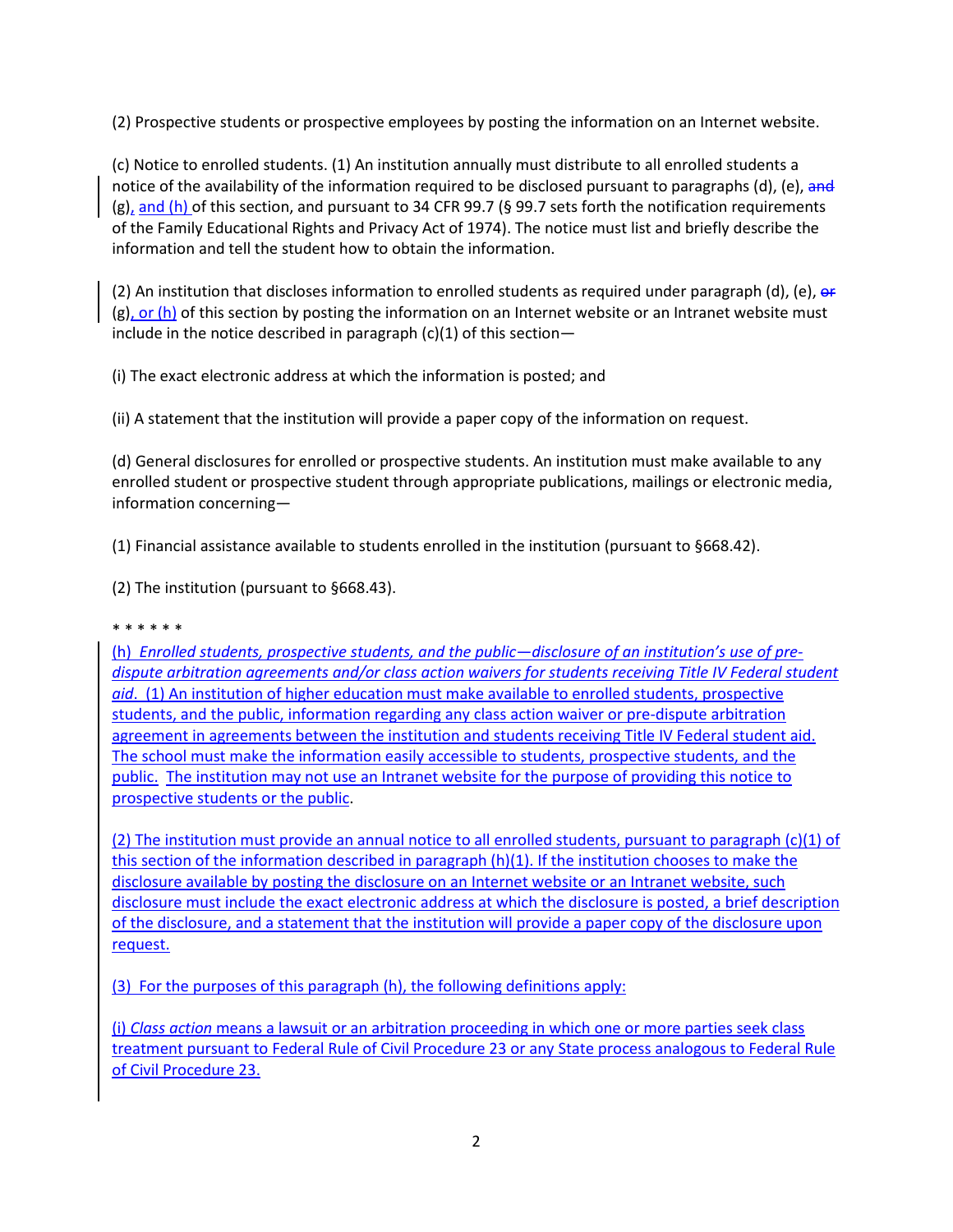(ii) *Class action waiver means any agreement or part of an agreement, regardless of its form or structure,* between a school, or a party acting on behalf of a school, and a student that prevents an individual from filing or participating in a class action lawsuit.

(iii) *Pre-dispute arbitration agreement* means any agreement or part of an agreement, regardless of its form or structure, between a school, or a party acting on behalf of a school, and a student requiring arbitration of any future dispute between the parties.

(Authority: 20 U.S.C. 1092)

# **§685.304 Counseling borrowers.**

(a) Entrance counseling. (1) Except as provided in paragraph (a)(8) of this section, a school must ensure that entrance counseling is conducted with each Direct Subsidized Loan or Direct Unsubsidized Loan student borrower prior to making the first disbursement of the proceeds of a loan to a student borrower unless the student borrower has received a prior Direct Subsidized Loan, Direct Unsubsidized Loan, Subsidized or Unsubsidized Federal Stafford Loan, or Federal SLS Loan *from that school*.

(2) Except as provided in paragraph (a)(8) of this section, a school must ensure that entrance counseling is conducted with each graduate or professional student Direct PLUS Loan borrower prior to making the first disbursement of the loan unless the student borrower has received a prior student Direct PLUS Loan or student Federal PLUS Loan from that school.

(3) Entrance counseling for Direct Subsidized Loan, Direct Unsubsidized Loan, and graduate or professional student Direct PLUS Loan borrowers must provide the borrower with comprehensive information on the terms and conditions of the loan and on the responsibilities of the borrower with respect to the loan. This information may be provided to the borrower—

(i) During an entrance counseling session, conducted in person;

(ii) On a separate written form provided to the borrower that the borrower signs and returns to the school; or

(iii)  $(A)$  Online or by interactive electronic means, with the borrower acknowledging receipt of the information.

(B) If a standardized interactive electronic tool is used to provide entrance counseling to the borrower, the school must provide any elements of the required information that are not addressed through the electronic tool:

(*1*) In person; or

(*2*) On a separate written form provided to the borrower that the borrower signs and returns to the school.

(4) If entrance counseling is conducted online or through interactive electronic means, the school must take reasonable steps to ensure that each student borrower receives the counseling materials, and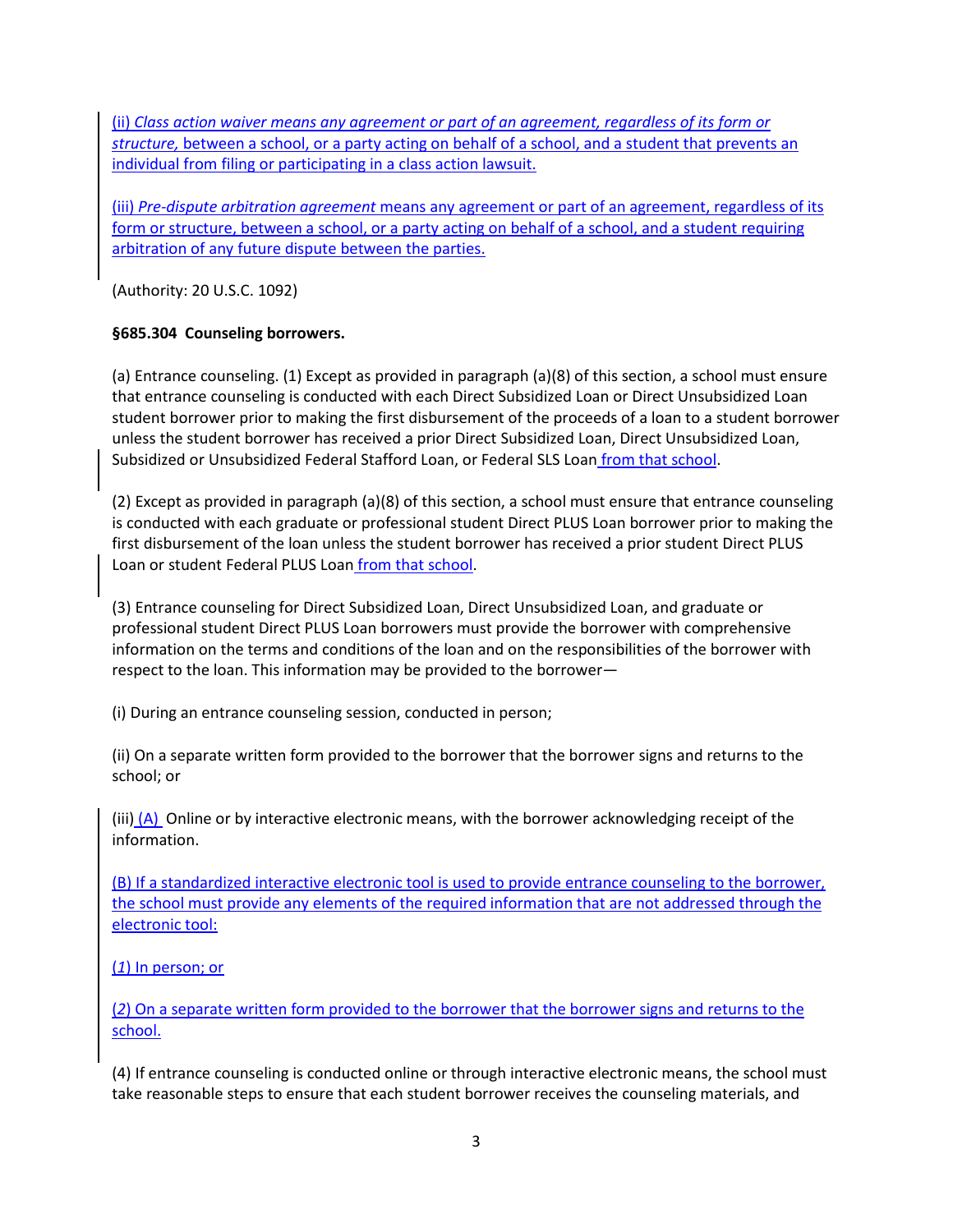participates in and completes the entrance counseling, which may include completion of any interactive program that tests the borrower's understanding of the terms and conditions of the borrower's loans.

(5) A school must ensure that an individual with expertise in the title IV programs is reasonably available shortly after the counseling to answer the student borrower's questions. As an alternative, in the case of a student borrower enrolled in a correspondence, distance education, program or a study-abroad program approved for credit at the home institution, the student borrower may be provided with written counseling materials before the loan proceeds are disbursed.

(6) Entrance counseling for Direct Subsidized Loan and Direct Unsubsidized Loan borrowers must—

(i) Explain the use of a Master Promissory Note (MPN);

(ii) Emphasize to the borrower the seriousness and importance of the repayment obligation the student borrower is assuming;

(iii) Describe the likely consequences of default, including adverse credit reports, delinquent debt collection procedures under Federal law, and litigation;

(iv) Emphasize that the student borrower is obligated to repay the full amount of the loan even if the student borrower does not complete the program, does not complete the program within the regular time for program completion, is unable to obtain employment upon completion, or is otherwise dissatisfied with or does not receive the educational or other services that the student borrower purchased from the school;

(v) Inform the student borrower of sample monthly repayment amounts based on—

(A) A range of student levels of indebtedness of Direct Subsidized Loan and Direct Unsubsidized Loan borrowers, or student borrowers with Direct Subsidized, Direct Unsubsidized, and Direct PLUS Loans depending on the types of loans the borrower has obtained; or

(B) The average indebtedness of other borrowers in the same program at the same school as the borrower;

(vi) To the extent practicable, explain the effect of accepting the loan to be disbursed on the eligibility of the borrower for other forms of student financial assistance;

(vii) Provide information on how interest accrues and is capitalized during periods when the interest is not paid by either the borrower or the Secretary;

(viii) Inform the borrower of the option to pay the interest on a Direct Unsubsidized Loan while the borrower is in school;

(ix) Explain the definition of half-time enrollment at the school, during regular terms and summer school, if applicable, and the consequences of not maintaining half-time enrollment;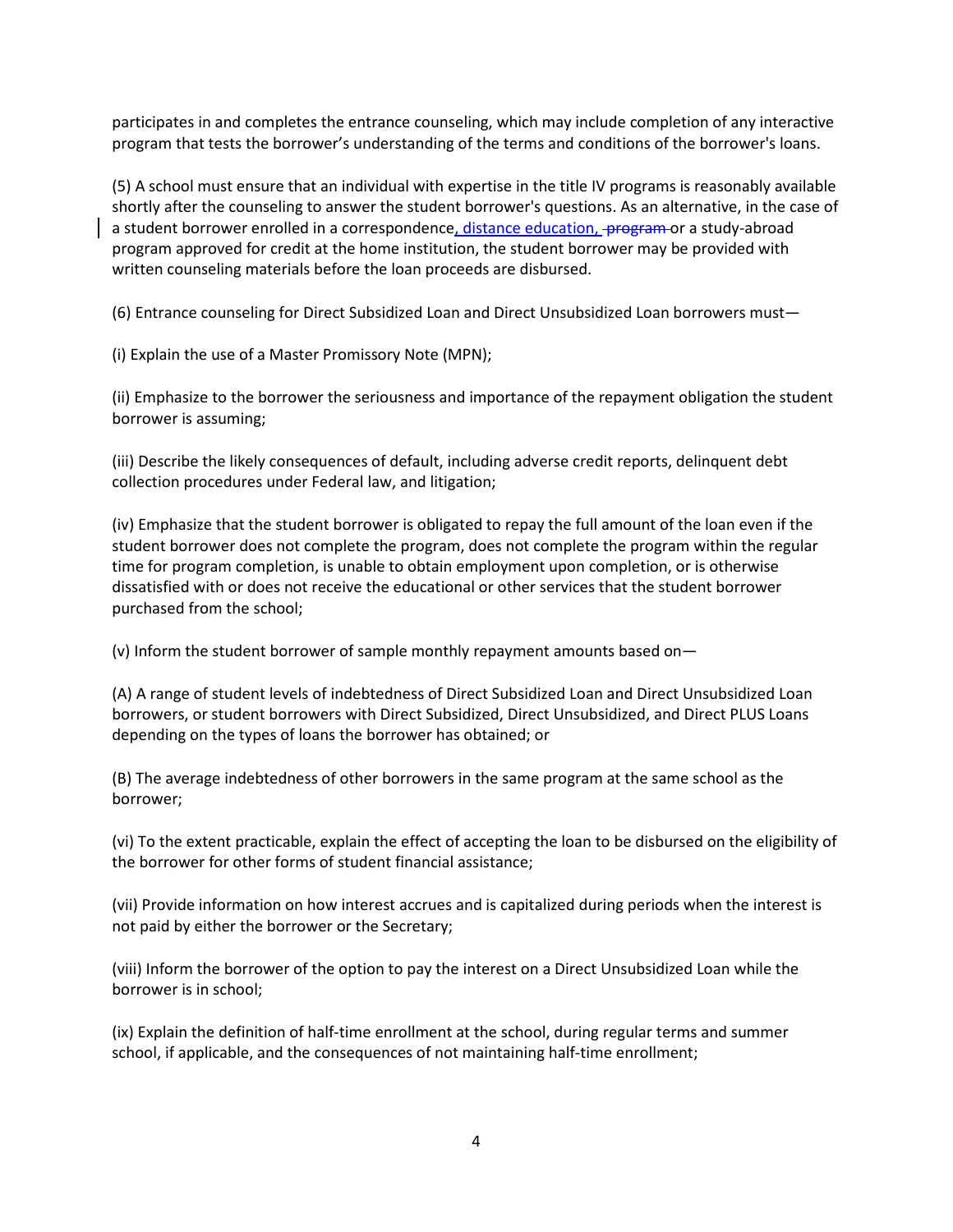(x) Explain the importance of contacting the appropriate offices at the school if the borrower withdraws prior to completing the borrower's program of study so that the school can provide exit counseling, including information regarding the borrower's repayment options and loan consolidation;

(xi) Provide information on the National Student Loan Data System and how the borrower can access the borrower's records;

(xii) Provide the name of and contact information for the individual the borrower may contact if the borrower has any questions about the borrower's rights and responsibilities or the terms and conditions of the loan;

(xiii) Provide a description of the school's internal dispute resolution process, including the name and contact information for the individual or office at the school that the borrower may contact if the borrower has a dispute relating to the borrower's Federal student loans or to the educational services for which the loans were provided;

(xiv) If the school requires borrowers to enter into a pre-dispute arbitration agreement, as defined in § 668.41(h), to enroll in the institution, explain how and when the agreement applies, how the borrower enters into the arbitration process, and who to contact if the borrower has any questions;

(xv) If the school requires borrowers to sign a class-action waiver, as defined in § 668.41(h), to enroll in the institution, explain how and when the waiver applies, alternative processes the borrower may pursue to seek redress, and who to contact if the borrower has any questions; and

(xviii) For first-time borrowers as defined in § 685.200(f)(1)(i), explain the limitation on eligibility for Direct Subsidized Loans and possible borrower responsibility for accruing interest described in § 685.200(f), including—

(A) The possible loss of eligibility for additional Direct Subsidized Loans;

(B) How a borrower's maximum eligibility period, remaining eligibility period, and subsidized usage period are calculated;

(C) The possibility that the borrower could become responsible for accruing interest on previously received Direct Subsidized Loans and the portion of a Direct Consolidation Loan that repaid a Direct Subsidized Loan during in-school status, the grace period, authorized periods of deferment, and certain periods under the Income-Based Repayment and Pay As You Earn Repayment plans; and

(D) The impact of borrower responsibility for accruing interest on the borrower's total debt.

(7) Entrance counseling for graduate or professional student Direct PLUS Loan borrowers must—

(i) Inform the student borrower of sample monthly repayment amounts based on—

(A) A range of student levels or indebtedness of graduate or professional student PLUS loan borrowers, of student borrowers with Direct PLUS Loans and Direct Subsidized Loans or Direct Unsubsidized Loans, depending on the types of loans the borrower has obtained; or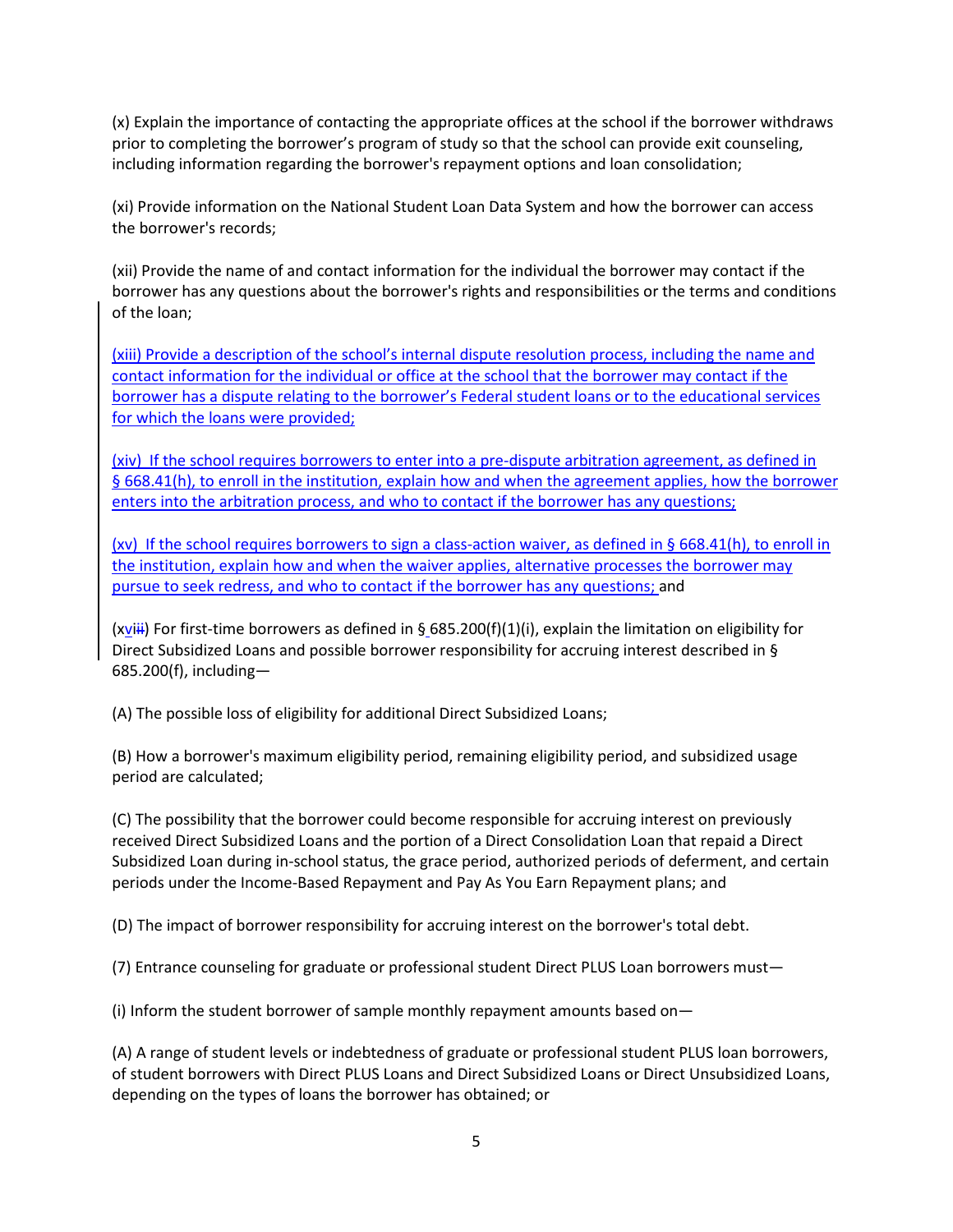(B) The average indebtedness of other borrowers in the same program at the same school;

(ii) Inform the borrower of the option to pay interest on a PLUS Loan while the borrower is in school;

(iii) For a graduate or professional student Direct PLUS Loan borrower who has received a prior Direct Subsidized Loan, Direct Unsubsidized Loan, Subsidized Federal Stafford Loan, or Unsubsidized Federal Stafford Loan from that school, provide the information specified in § 685.301(a)(3)(i)(A) through (a)(3)(i)(C); and

(iv) For a graduate or professional student Direct PLUS Loan borrower who has not received a prior Direct Subsidized Loan, Direct Unsubsidized Loan, Subsidized Federal Stafford Loan, or Unsubsidized Federal Stafford Loan from that school, provide the information specified in paragraph (a)(6)(i) through paragraph (a)(6)(xiii) of this section.

(8) A school may adopt an alternative approach for entrance counseling as part of the school's quality assurance plan described in § 685.300(b)(9). If a school adopts an alternative approach, it is not required to meet the requirements of paragraphs (a)(1) through (a)(7) of this section unless the Secretary determines that the alternative approach is not adequate for the school. The alternative approach must—

(i) Ensure that each student borrower subject to entrance counseling under paragraph (a)(1) or (a)(2) of this section is provided written counseling materials that contain the information described in paragraphs (a)(6)(i) through (a)(6)(v) of this section;

(ii) Be designed to target those student borrowers who are most likely to default on their repayment obligations and provide them more intensive counseling and support services; and

(iii) Include performance measures that demonstrate the effectiveness of the school's alternative approach. These performance measures must include objective outcomes, such as levels of borrowing, default rates, and withdrawal rates.

(9) The school must maintain documentation substantiating the school's compliance with this section for each student borrower.

(b) Exit counseling. (1) A school must ensure that exit counseling is conducted with each Direct Subsidized Loan or Direct Unsubsidized Loan borrower and graduate or professional student Direct PLUS Loan borrower shortly before the student borrower ceases at least half-time study at the school.

(2) The exit counseling must be in person, by audiovisual presentation, or by interactive electronic means. In each case, the school must ensure that an individual with expertise in the title IV programs is reasonably available shortly after the counseling to answer the student borrower's questions. As an alternative, in the case of a student borrower enrolled in a correspondence program or a study-abroad program approved for credit at the home institution, the student borrower may be provided with written counseling materials within 30 days after the student borrower completes the program.

(3) If a student borrower withdraws from school without the school's prior knowledge or fails to complete the exit counseling as required, exit counseling must, within 30 days after the school learns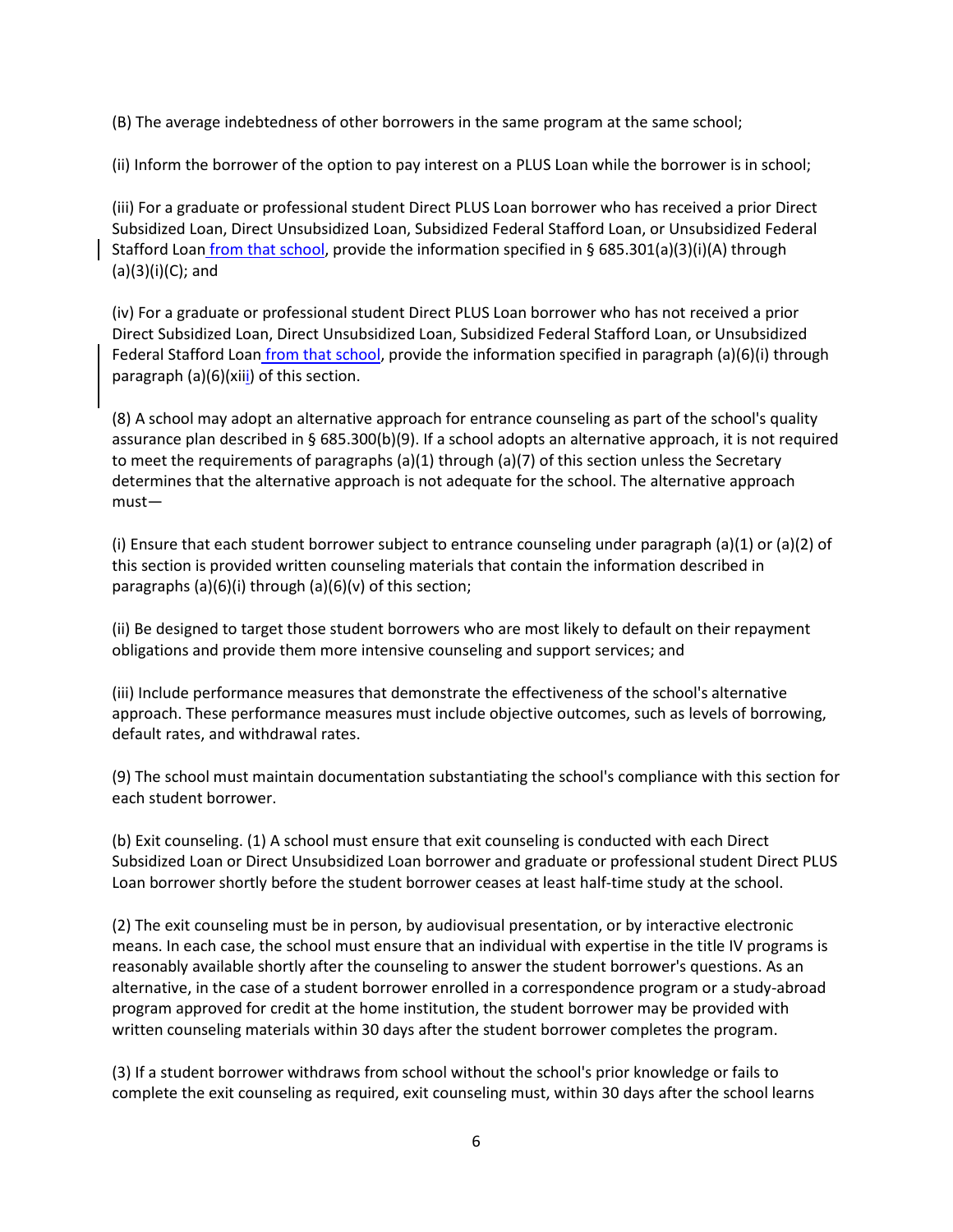that the student borrower has withdrawn from school or failed to complete the exit counseling as required, be provided either through interactive electronic means, by mailing written counseling materials to the student borrower at the student borrower's last known address, or by sending written counseling materials to an email address provided by the student borrower that is not an email address associated with the school sending the counseling materials.

(4) The exit counseling must—

(i) Inform the student borrower of the average anticipated monthly repayment amount based on the student borrower's indebtedness or on the average indebtedness of student borrowers who have obtained Direct Subsidized Loans and Direct Unsubsidized Loans, student borrowers who have obtained only Direct PLUS Loans, or student borrowers who have obtained Direct Subsidized, Direct Unsubsidized, and Direct PLUS Loans, depending on the types of loans the student borrower has obtained, for attendance atenrollment in the same school or in the same program of study at the same school;

(ii) Review for the student borrower available repayment plan options including the standard repayment, extended repayment, graduated repayment, income-contingent repayment, and incomebased repayment plans, including a description of the different features of each plan and sample information showing the average anticipated monthly payments, and the difference in interest paid and total payments under each plan;

(iii) Explain to the borrower the options to prepay each loan, to pay each loan on a shorter schedule, and to change repayment plans;

(iv) Provide information on the effects of loan consolidation including, at a minimum—

(A) The effects of consolidation on total interest to be paid, fees to be paid, and length of repayment;

(B) The effects of consolidation on a borrower's underlying loan benefits, including grace periods, loan forgiveness, cancellation, and deferment opportunities;

(C) The options of the borrower to prepay the loan and to change repayment plans; and

(D) That borrower benefit programs may vary among different lenders;

(v) Include debt-management strategies that are designed to facilitate repayment;

(vi) Explain to the student borrower how to contact the party servicing the student borrower's Direct Loans;

(vii) Meet the requirements described in paragraphs (a)(6)(i), (a)(6)(ii), and (a)(6)(iv) of this section;

(viii) Describe the likely consequences of default, including adverse credit reports, delinquent debt collection procedures under Federal law, and litigation;

(ix) Provide—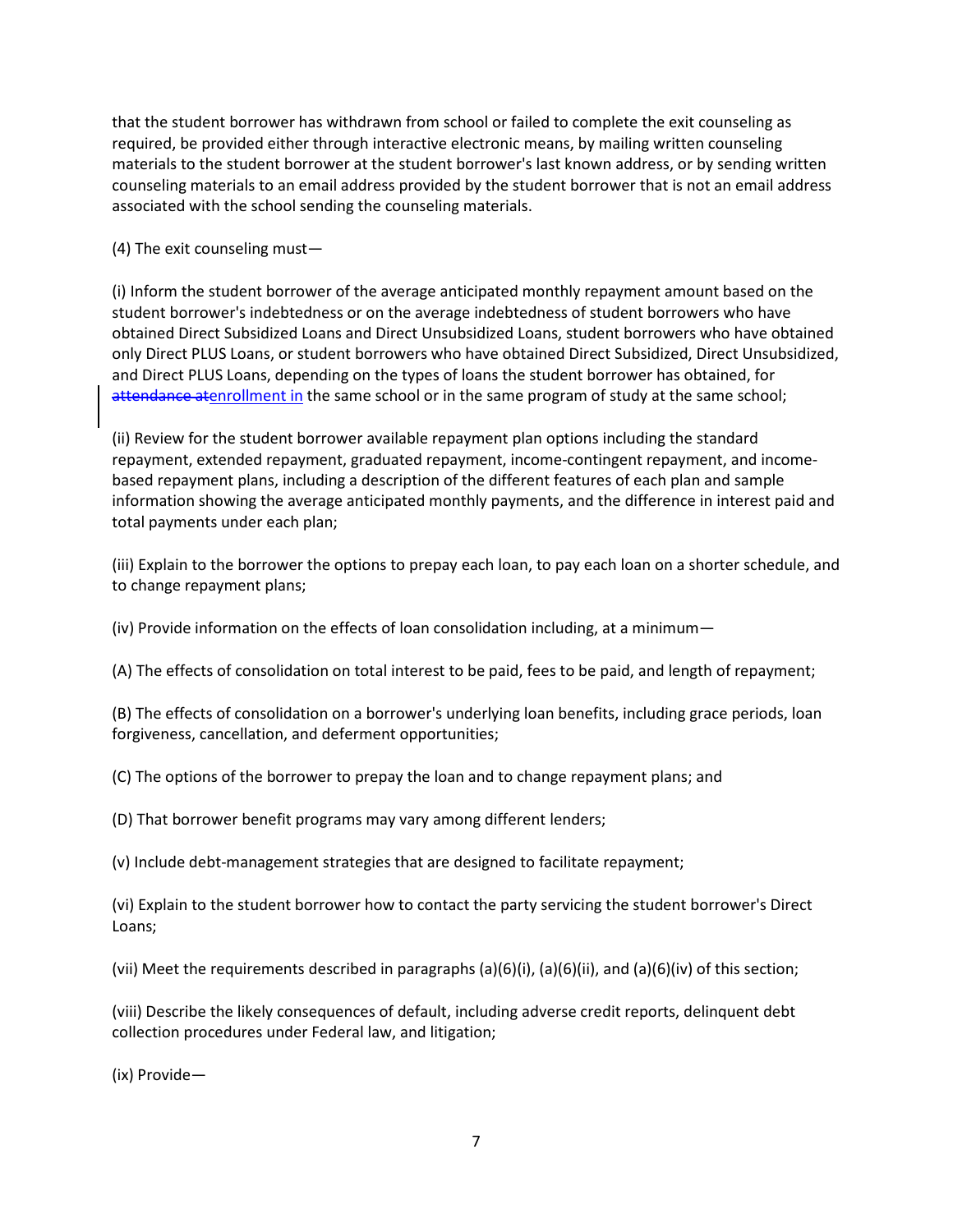(A) A general description of the terms and conditions under which a borrower may obtain full or partial forgiveness or discharge of principal and interest, defer repayment of principal or interest, or be granted forbearance on a title IV loan; and

(B) A copy, either in print or by electronic means, of the information the Secretary makes available pursuant to section 485(d) of the HEA;

(x) Review for the student borrower information on the availability of the Department's Student Loan Ombudsman's office;

(xi) Review for the student borrower the school's internal dispute resolution process, including the name and contact information for the individual or office at the school that the borrower may contact if the borrower has a dispute relating to the borrower's Federal student loans or to the educational services for which the loans were provided;

(xii) If the school required the borrower to enter into a pre-dispute arbitration agreement, as defined in § 668.41(h), to enroll in the institution, explain how and when the agreement applies, how the borrower enters into the arbitration process, and who to contact if the borrower has any questions;

(xiii) If the school required the borrower to sign a class-action waiver, as defined in § 668.41(h), to enroll in the institution, explain how and when the waiver applies, alternative processes the borrower may pursue to seek redress, and who to contact if the borrower has any questions;

(xiv) Inform the student borrower of the availability of title IV loan information in the National Student Loan Data System (NSLDS) and how NSLDS can be used to obtain title IV loan status information;

 $(xyii)$  Explain to first-time borrowers, as defined in § 685.200(f)(1)(i) —

(A) How the borrower's maximum eligibility period, remaining eligibility period, and subsidized usage period are determined under § 685.200(f);

(B) The sum of the borrower's subsidized usage periods, as determined under § 685.200(f)(1)(iii), at the time of the exit counseling;

(C) The consequences of continued borrowing or enrollment, including--

(1) The possible loss of eligibility for additional Direct Subsidized Loans; and

(2) The possibility that the borrower could become responsible for accruing interest on previously received Direct Subsidized Loans and the portion of a Direct Consolidation Loan that repaid a Direct Subsidized Loan during in-school status, the grace period, authorized periods of deferment, and certain periods under the Income-Based Repayment and Pay As You Earn Repayment plans;

(D) The impact of the borrower becoming responsible for accruing interest on total student debt;

(E) That the Secretary will inform the student borrower of whether he or she is responsible for accruing interest on his or her Direct Subsidized Loans; and